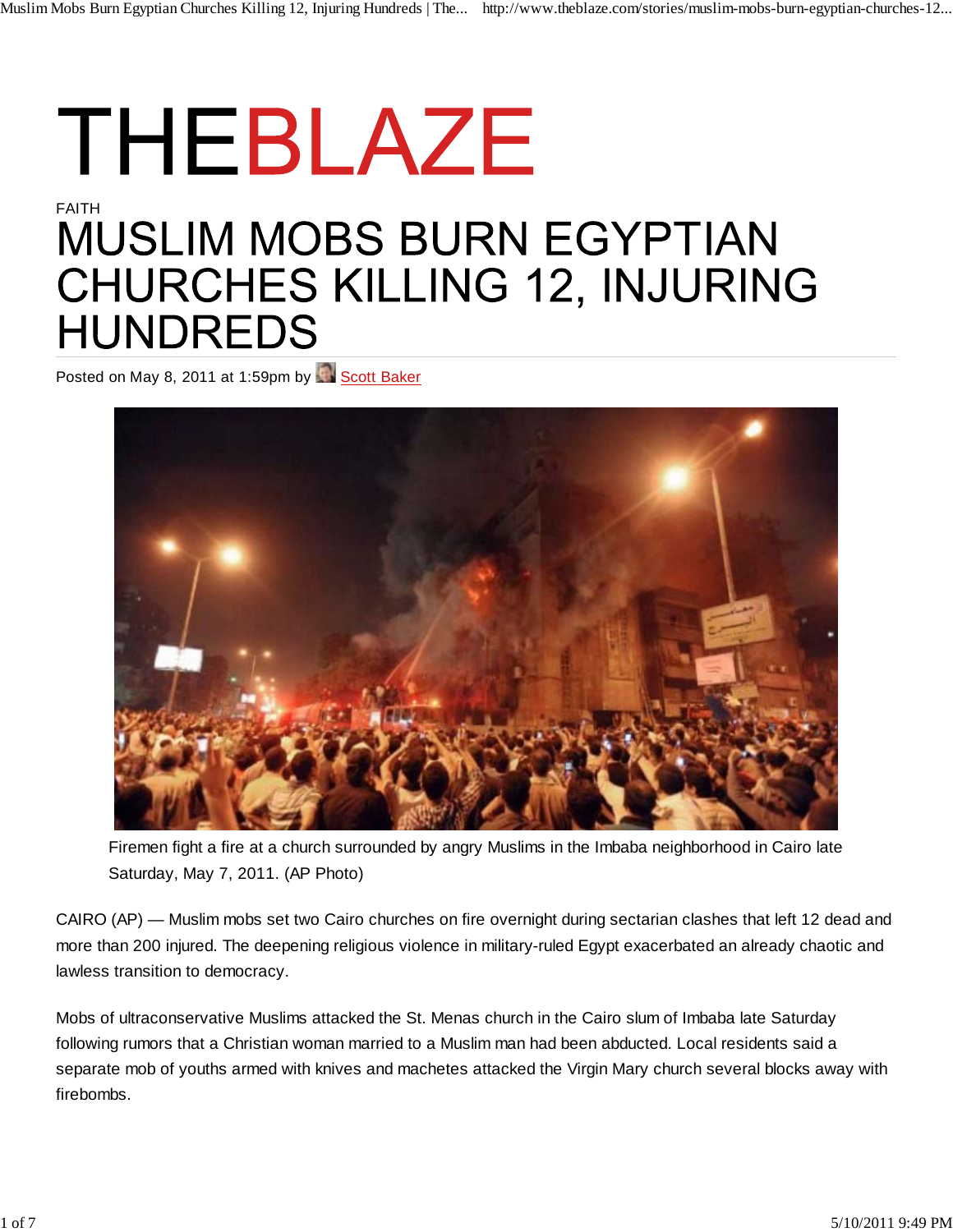"People were scared to come near them," said local resident Adel Mohammed, 29, who lives near the Virgin Mary Church. "They looked scary. They threw their firebombs at the church and set parts of it ablaze."

Islamic clerics denounced the violence, sounding alarm bells at the escalating tension during the transitional period.

"These events do not benefit either Muslim or Copts," Ahmed al-Tayyeb, the Sheik of al-Azhar, told the daily Al-Ahram.

Interfaith relationships are taboo in Egypt, where the Muslim majority and sizable Christian minority are both largely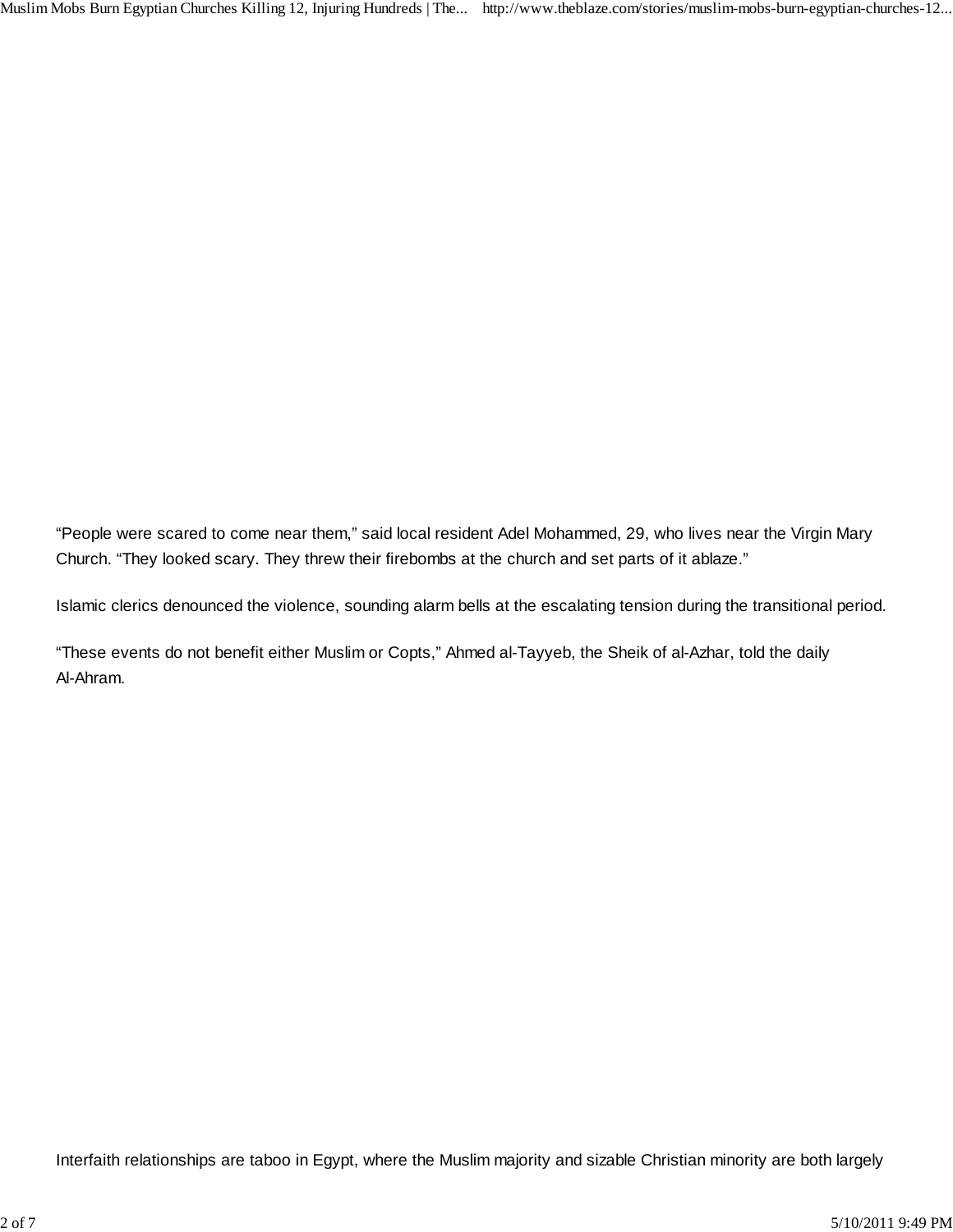conservative. Such relationships are often the source of deadly clashes between the faiths.

During Egypt's 18-day uprising that ousted former President Hosni Mubarak several months ago, there was a rare spirit of brotherhood between Muslims and Christians. Each group protected the other during prayer sessions in Cairo's Tahrir Square, the epicenter of the revolution.



**High Fructose Corn Syrup** Get Sweet Smart About Sugar, Honey, And High Fructose Corn Syrup Here.

**600% Penny Stock Gains** Alerts on Stocks that move. Huge Potential. Free Sign Up!



But in the months that followed the toppling of Mubarak on Feb. 11, there has been a sharp rise in sectarian tensions, fueled in part by newly active ultraconservative Muslim movement, known as the Salafis.



An Egyptian Christian grieves during a funeral ceremony on the victims, of Saturday night clashes with Muslims in the streets of Imbaba western Cairo, during a ceremony at Giza church Sunday, May 8, 2011. (AP Photo/Amr Nabil)

The once quiescent Salafis have become more assertive post-revolution in trying to spread their ultraconservative version of an Islamic way of life. In particular, they have focused their wrath on Egypt's Christians, who make up 10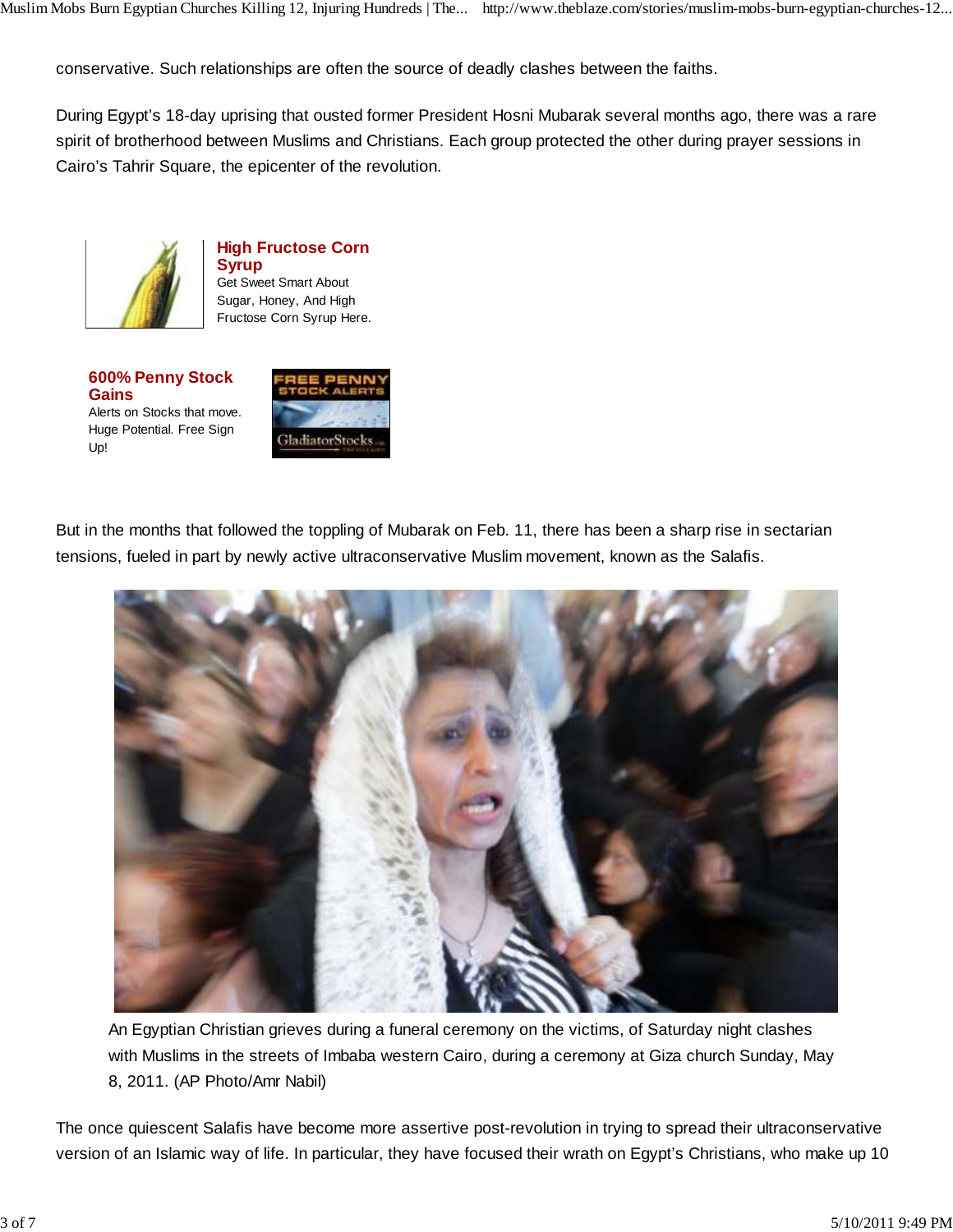percent of the country's 80 million people.

On Friday, a few hundred Salafis marched through Cairo celebrating al-Qaida leader Osama bin Laden and condemning the U.S. operation that killed him.

Critics say Egyptian military authorities have done too little to stem the religious violence. But authorities arrested 190 people, immediately, sending them to military prosecutions and threatening the maximum penalty against anyone attacking houses of worship. It was the military's toughest response yet to a series of violent clashes between the two religious groups.

Egypt's state news agency said of those killed, at least six Muslims and at least three Christians were among those killed. The body of one Christian was found inside the St. Menas church, the agency said. The Health Ministry said 12 had died and more than 230 were injured, at least 11 of them critically.

The clashes were set off Saturday around sundown when word spread around the low-income neighborhood of Imbaba that a Christian woman who married a Muslim was abducted and is being kept in the church against her will.

The report, which was never confirmed by local religious figures, sent a large mob of Muslims toward the St. Menas church. Christians created a human barricade around the church and clashes erupted. Gunfire sounded across the neighborhood, and witnesses said people on rooftops nearby were firing into the crowd.

Muslims alleged the Christians opened fire first. Then crowds of hundreds of Muslims from the neighborhood, in many parts instigated by the local ultraconservative Salafi sheiks, converged on the area. They lobbed firebombs at homes and shops and also at St. Menas church, setting its facade on fire.

Residents say Christians were hiding inside. Muslims were chanting: "With our blood and soul, we defend you Islam."

The army and police tried to break up the crowd by firing tear gas, but failed to clear the streets. Troops surrounded the church after the fire was put out.

Later the same night, witnesses said a separate Muslim mob, mostly youths armed with machetes and knives, moved to the Virgin Mary church nearby and also set it on fire.

The mob then dispersed to side streets, and local residents, including the neighborhood's Muslims, tried to put out the fire. At one point, they attempted to get into the closed mosque opposite the church to get water. But the youthful mob armed with knives blocked Mohammed and others in his group.

"They told us keep the mosque out of it," said Mohammed, who lives near the church. "They were thugs. The way they talk, they have no religious or political views."

He said the firefighters and security arrived on the scene more than an hour later.

In the early hours of Sunday morning, angry residents stormed a six-story building near the St. Menas, saying Christians used it to shoot at Muslims.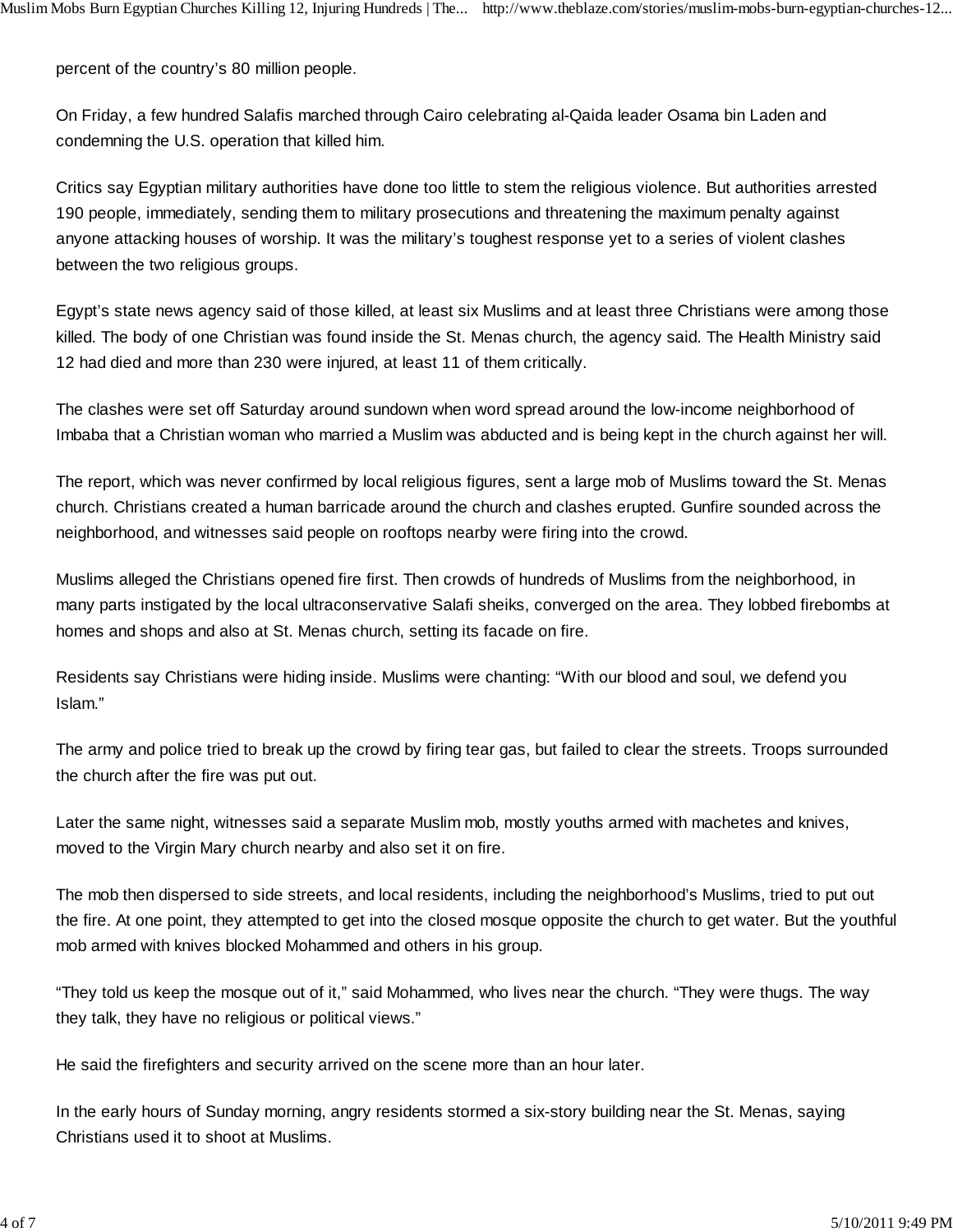"They were shooting from the roof, and they killed Muslims," said 18-year old Yehia Ramadan. "We won't stand by idle."

Flames were coming out of windows, and furniture were strewn along the sidewalks. The building appeared to be empty, but it was not clear when its residents fled.

The new tensions erupted after a year of Salafi protests against the alleged abduction by the Coptic Church of a priest's wife, Camilla Shehata. The Salafis claim, she converted to Islam to escape an unhappy marriage — a phenomenon they maintain is common.

If a Christian woman marries a Muslim, she is expelled from the church. A Muslim woman is not allowed to marry a Christian man, according to state law. Because divorce is banned under the Coptic Church, with rare exceptions, some Christian women resort to conversion to Islam or another Christian denomination to get out of a marriage.

Salafis have used the case of Shehata as a rallying point for their supporters and they accuse the police of collaborating with the church to reconvert her.

Her case was even used by Iraq's branch of al-Qaida as a justification for an attack on a Baghdad church that killed 68 people and other threats by the group against Christians.

On Saturday just before the violence erupted in Imbaba, Shehata appeared with her husband and child on a Christian TV station broadcast from outside of Egypt and asserted that she was still a Christian and had never converted.

"Let the protesters leave the Church alone and turn their attention to Egypt's future," she said from an undisclosed location.

Copts complain of widespread discrimination that they say relegates them to second-class citizen status, including tight strictures on building or repairing churches that do not exist for Muslim places of worship.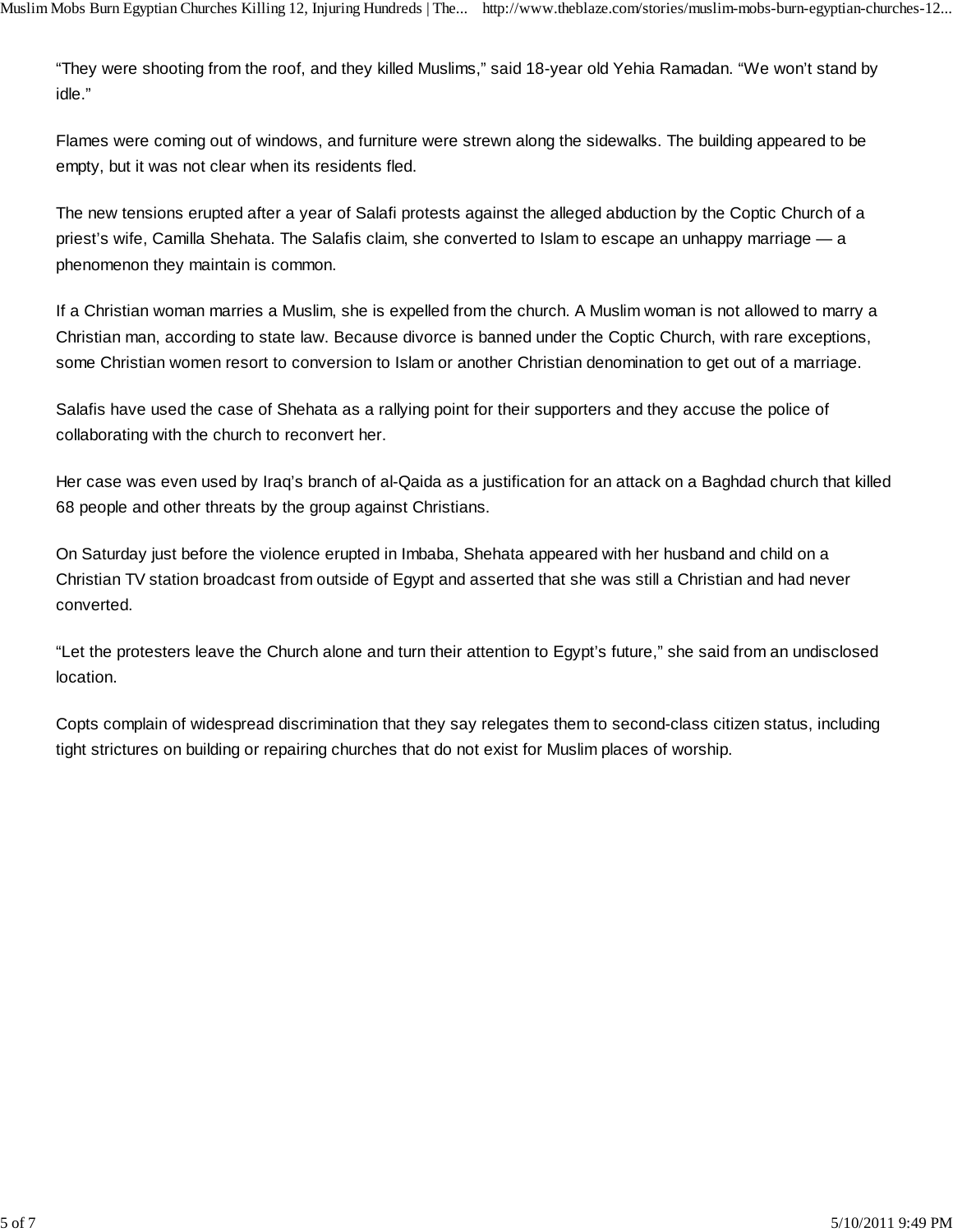In the deadliest violence since Mubarak's ouster, 13 were killed in pitched street battles in March after Muslims torched a church. That violence was also triggered by rumors of a love affair between a Muslim woman and a Christian man.

A New Year's Eve suicide bombing outside a Coptic church in the port city of Alexandria killed 21 people, setting off days of protests. Egypt made some arrests but never charged anyone with the attack.



Egyptians gather next to a building belongs to Christians set on fire during clashes between Muslims and Christians in the Imbaba neighborhood of Cairo Sunday, May 8, 2011. (AP Photo/Khalil Hamra)